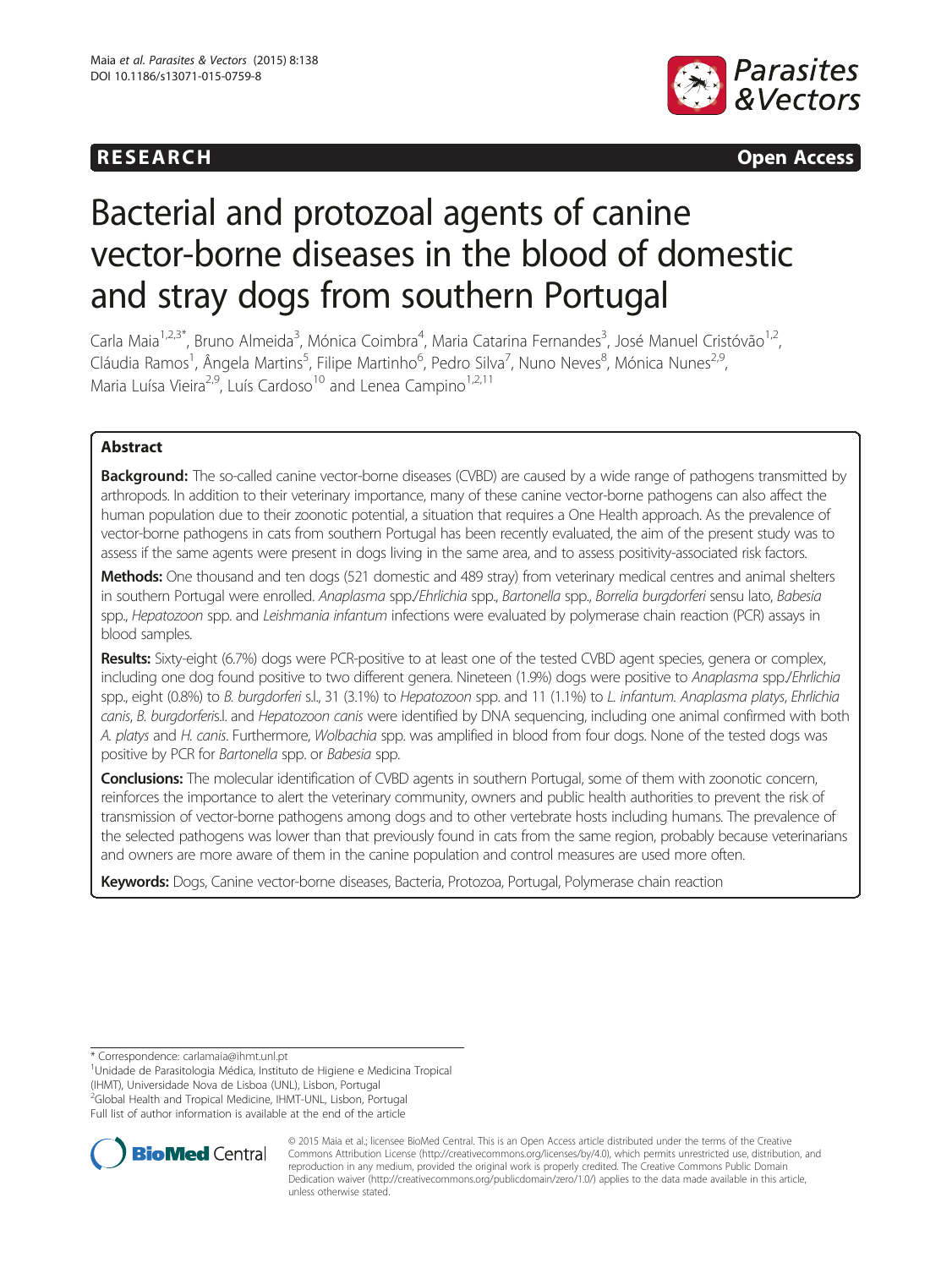#### Background

Canine vector-borne diseases (CVBD) comprise a group of globally distributed and spreading illnesses that are caused by a wide range of pathogens transmitted by arthropods [[1-4\]](#page-5-0). In addition to their veterinary importance, many of these canine vector-borne pathogens can also affect the human population due to their zoonotic potential, a situation that requires a One Health approach [\[5,6\]](#page-5-0).

Anaplasma phagocytophilum and Anaplasma platys cause canine granulocytic anaplasmosis and infectious canine cyclic thrombocytopenia, respectively. Both agents can infect a range of domestic and wild vertebrate hosts, including dogs and humans [[7-10](#page-5-0)]. A. phagocytophilum is transmitted by ticks of the genus Ixodes and A. platys presumably by the Rhipicephalus sanguineus ticks. In Portugal A. platys DNA has been detected in clinically suspect dogs living in the north and south of Portugal [[11](#page-5-0),[12](#page-5-0)], while the overall national seroprevalence of Anaplasma spp. has ranged from 4.5% in apparently healthy to 9.2% in clinically suspect dogs [\[3](#page-5-0)]. Ehrlichia canis (transmitted by R. sanguineus) is a causative agent of acute or chronic canine monocytic ehrlichiosis. E. canis has been molecularly detected in dogs from the north [[12,13\]](#page-5-0) and from the south of Portugal [[14\]](#page-5-0). Seroprevalence at the national level ranged from 4.1% in apparently healthy dogs to 16.4% in animals clinically suspected of a CVBD [\[3](#page-5-0)].

Seven Bartonella species transmitted by several arthropod vectors, including fleas and Ixodes spp. ticks, have been implicated as canine pathogens [\[15\]](#page-5-0). To date, no dog with Bartonella spp. infection has been reported in Portugal. Spirochetes belonging to the Borrelia burgdorferi sensu lato complex are the agents of Lyme borreliosis. In Europe, B. burgdorferi s.l. is mainly transmitted by I. rici-nus [\[16](#page-5-0)]. Though few infected dogs show similar clinical signs, most of them are subclinical hosts [\[17\]](#page-5-0) and can be sentinels for this infection. In Portugal, seropositivity to B. burgdorferi s.l. has ranged from 0.2% in apparently healthy dogs to 0.5% in clinical suspected animals in a countrywide investigation [\[3](#page-5-0)].

Canine piroplasmosis or babesiosis, mainly caused by several Babesia spp. haemoparasites, is a protozoal tick-borne disease with worldwide distribution [\[18](#page-5-0)]. Babesia canis (transmitted by Dermacentor reticulatus), Babesia vogeli (transmitted by R. sanguineus) and the Babesia microti-like piroplasm (syn. Theileria annae) were molecularly confirmed for the first time in Portugal in dogs from the north of the country [\[19,](#page-5-0)[20\]](#page-6-0). Canine hepatozoonosis caused by the protozoan Hepatozoon canis transmitted by the ingestion of R. sanguineus is a common infection of dogs from the Old World [\[21\]](#page-6-0). H. canis has already been molecularly detected in dogs from the north [\[13](#page-5-0)[,22](#page-6-0)] and from the south of Portugal [[23\]](#page-6-0). Canine leishmaniosis (CanL), a zoonotic disease endemic in southern Europe is caused by the protozoan L. infantum transmitted by Phlebotomus spp. sand flies [\[24](#page-6-0)]. CanL is endemic in Portugal, with an overall national seroprevalence of 6.3% [\[25](#page-6-0)].

As the prevalence of vector-borne pathogens in cats from southern Portugal was recently evaluated [[26\]](#page-6-0), the aim of the present study was to assess if the same agents with veterinary and zoonotic importance were present in dogs living in the same region, and to assess positivityassociated risk factors.

#### **Methods**

#### Animals and samples

From December 2011 to April 2014, a total of 1,010 dogs (521 domestic and 489 stray), from veterinary medical centres and animal shelters in southern Portugal, were studied (Table [1\)](#page-2-0). Animals were from the districts of Lisbon (n = 305), Setúbal (n = 453, which include 24 dogs from the contiguous districts of Évora and Beja) and Faro  $(n = 252)$ .

Domestic dogs were randomly included after owners' informed consent. Consent for enrolment of stray dogs was obtained from the person in charge of each shelter. Out of the 489 stray animals, 457 were sheltered for adoption, and 32 others were captured and euthanized in the scope of official animal control programs.

Whole blood samples (1–2 ml) were collected by cephalic or jugular venipuncture and spotted onto filter paper for DNA extraction. Samples were dried at room temperature and kept at 4°C until tested. Whenever available, data on the region, breed, gender, age, living conditions, use of acaricides/insecticides and clinical status (presence or absence of signs compatible with a CVBD) were registered for each dog (Table [1](#page-2-0)). Clinical signs comprised anorexia, muscular atrophy, dermatological manifestations, epistaxis, exercise intolerance, fever, gastrointestinal alterations, lameness, lethargy, lymphadenopathy, onychogryphosis, ocular manifestations, pale mucous or weight loss.

This study was ethically approved by the boards of the IHMT-UNL and of the Faculty of Veterinary Medicine (ULHT) as complying with the Portuguese legislation for the protection of animals (Law no. 92/1995).

#### PCR amplification and DNA sequencing

A commercial kit (Kit Citogene®, Citomed, Portugal) was used to extract DNA from blood on filter paper. Four discs of filter paper (4 mm in diameter each) were incubated with lysis buffer (150 μl) and 1.5 μl of proteinase K (20 mg/ml). Further DNA extraction followed the kit manufacturer's instructions.

Positivity to Anaplasma spp./Ehrlichia spp., Bartonella spp., *B. burgdorferi s.l., Babesia spp., Hepatozoon spp.* and L. infantum DNA in blood samples was tested by PCR according to previously described protocols (Table [2\)](#page-3-0). PCR amplifications were performed in a 25 μl final volume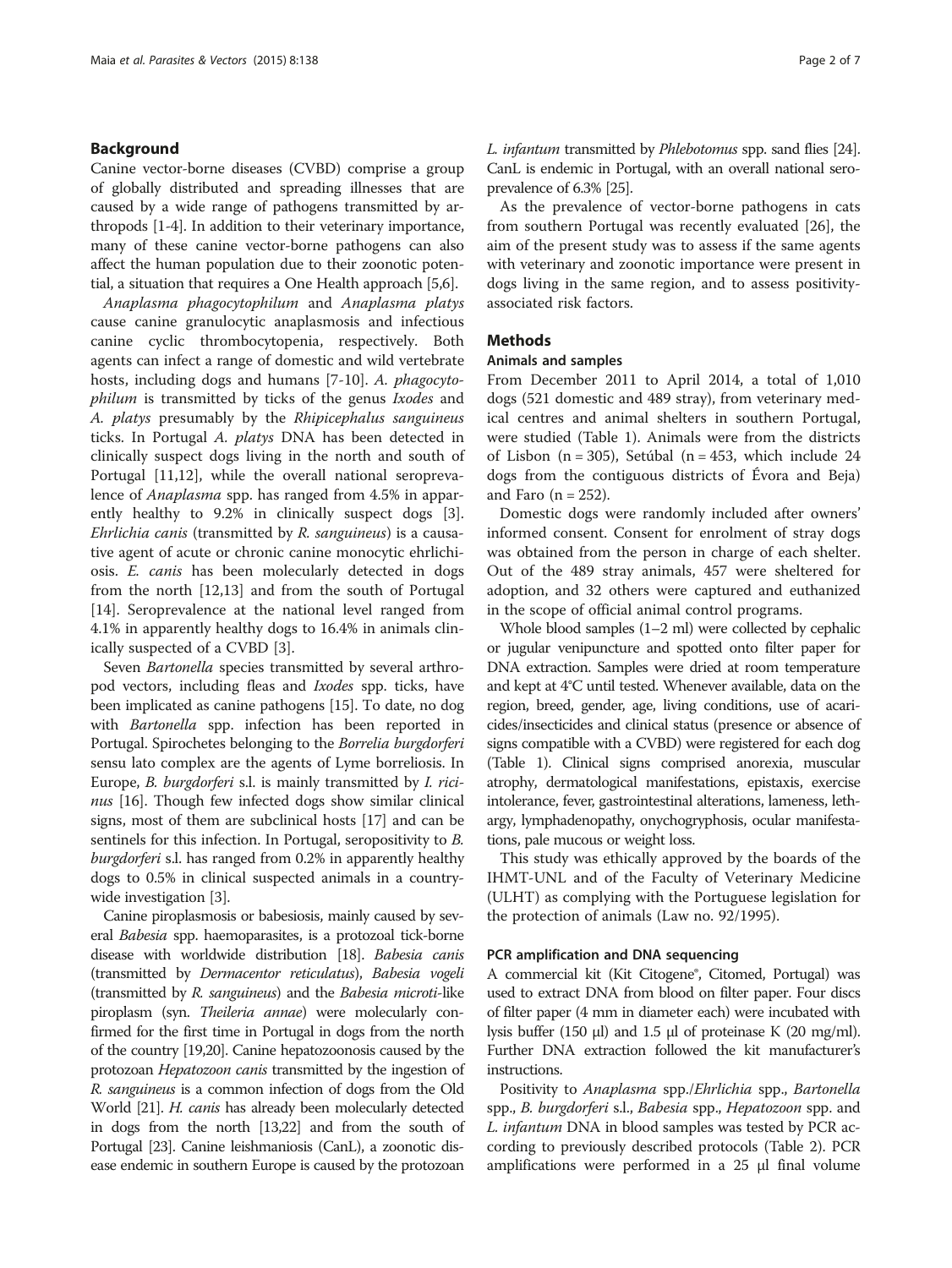| Variable//category      | N° of characterized<br>dogs (%) | N° of positive dogs (%) |                     |                  |             |                          |
|-------------------------|---------------------------------|-------------------------|---------------------|------------------|-------------|--------------------------|
|                         |                                 | Anaplasma/Ehrlichia     | B. burgdorferi s.l. | Hepatozoon       | L. infantum | ≥1 pathogen              |
| Region                  | 1,010                           |                         |                     |                  |             |                          |
| Lisboa                  | 305 (30.2)                      | $1(0.3)^a$              | 1(0.3)              | $2(0.7)^a$       | 7(2.3)      | 11 $(3.6)^a$             |
| Setúbal                 | 453 (44.9)                      | $2(0.4)^{b}$            | 3(0.7)              | 10 $(2.2)^{b}$   | 3(0.7)      | 17 $(3.8)^{b}$           |
| Algarve                 | 252 (25.0)                      | 16 $(6.3)^{a,b}$        | 4(1.6)              | 19 $(7.5)^{a,b}$ | 1(0.4)      | 40 $(15.9)^{a,b}$        |
| <b>Breed</b>            | 793                             |                         |                     |                  |             |                          |
| Defined                 | 344 (43.4)                      | 4(1.2)                  | 3(0.9)              | 8(2.3)           | 6(1.7)      | 21(6.1)                  |
| Mongrel                 | 449 (56.6)                      | 12(2.7)                 | 5(1.1)              | 18(4.0)          | 4(0.9)      | 39 (8.7)                 |
| Gender                  | 1,004                           |                         |                     |                  |             |                          |
| Female                  | 504 (50.2)                      | 9(1.8)                  | 5(1.0)              | 15(3.0)          | 4(0.8)      | 33 (6.5)                 |
| Male                    | 500 (49.8)                      | 9(1.8)                  | 3(0.6)              | 14(2.8)          | 7(1.4)      | 33 (6.6)                 |
| Age (months)            | 938                             |                         |                     |                  |             |                          |
| $[1 - 11]$              | 73 (7.8)                        | 3(4.1)                  | 2(2.7)              | 0(0.0)           | 0(0.0)      | 5(6.8)                   |
| $[12 - 83]$             | 576 (61.4)                      | 10(1.7)                 | 4(0.7)              | 15(2.6)          | 7(1.2)      | 36(6.3)                  |
| $[84 - 228]$            | 289 (30.8)                      | 3(1.0)                  | 1(0.3)              | 7(2.4)           | 3(1.0)      | 14(4.8)                  |
| Lifestyle               | 1,010                           |                         |                     |                  |             |                          |
| Domestic                | 521 (51.6)                      | $15(2.9)^a$             | 6(1.2)              | 19(3.6)          | 6(1.2)      | 45 $(8.6)^a$             |
| Stray                   | 489 (48.4)                      | $4(0.8)^a$              | 2(0.4)              | 12(2.5)          | 5(1.0)      | 23 $(4.7)^a$             |
| Housing                 | 852                             |                         |                     |                  |             |                          |
| Indoors                 | 63(7.4)                         | 0(0.0)                  | 0(0.0)              | 0(0.0)           | 0(0.0)      | $(0.0)^{a,b}$            |
| Mixed                   | 182 (21.4)                      | 5(2.7)                  | 3(1.6)              | 11(6.0)          | 0(0.0)      | 19 $(10.4)$ <sup>a</sup> |
| Outdoors                | 607 (71.2)                      | 11(1.8)                 | 4(0.7)              | 18(3.0)          | 5(0.8)      | 38 $(6.3)^{b}$           |
| Acaricides-insecticides | 963                             |                         |                     |                  |             |                          |
| Yes                     | 448 (46.5)                      | 5(1.5)                  | 4(0.8)              | 10(2.2)          | 6(1.3)      | 25(5.6)                  |
| No                      | 515 (53.5)                      | 12(2.3)                 | 4(0.8)              | 19 (3.7)         | 4(0.8)      | 38 (7.4)                 |
| <b>Clinical status</b>  | 906                             |                         |                     |                  |             |                          |
| Non-suspect             | 700 (77.3)                      | 12(1.7)                 | 5(0.7)              | 26(3.7)          | 7(1.0)      | 49 (7.0)                 |
| Suspect                 | 206 (22.7)                      | 6(2.9)                  | 2(1.0)              | 3(1.5)           | 3(1.5)      | 14(6.8)                  |
| <b>Total</b>            | 1,010                           | 19 (1.9)                | 8(0.8)              | 31(3.1)          | 11(1.1)     | 68 (6.7)                 |

<span id="page-2-0"></span>Table 1 Prevalence of vector-borne pathogen species, gender or complex as detected by PCR in 1,010 dogsfrom southern Portugal

 $a,b$ Statistically significant difference for the same agent between categories of the same variable ( $p < 0.05$ ).

containing 12.5 μl of NZYTaq 2x Green Master Mix (Nyztech, Portugal), 1 μl of each primer (10 pmol) and 3 μl of DNA template. In all amplifications a positive control containing genomic target DNA and a negative control without DNA were included. The reaction mixtures were cycled in a Thermo Electron Corporation® Px2 Termal Cycler (VWR, USA). PCR products were visualized under UV illumination after electrophoresis migration on a 1.5% gel agarose stained with GreenSafe Premium® (Nzytech), using a 100 bp DNA ladder as a marker.

PCR products were purified with a High Pure PCR Product Purification Kit (Roche®, Germany) according to the manufacturer's instructions and directly sequenced (one direction) (Stabvida®, Portugal), using the same primers as those used for the DNA amplification. Species identity of the obtained sequences was determined according to the closest BLAST match (identity ≥ 99% for the first 30 matches) to a GenBank® accession and deposited in DNA Data Bank of Japan (DDBJ) ([http://www.DDBJ.nig.ac.jp\)](http://www.DDBJ.nig.ac.jp).

#### Statistical analysis

Percentages of positivity to CVBD agents were compared by the Chi-square or Fisher's exact tests. A  $p$  value < 0.05 was considered as statistically significant. The exact binomial test was used to calculate confidence intervals for the proportions, with a 95% confidence level (CI). Analyses were performed with SPSS® 21 software for Windows and with StatLib.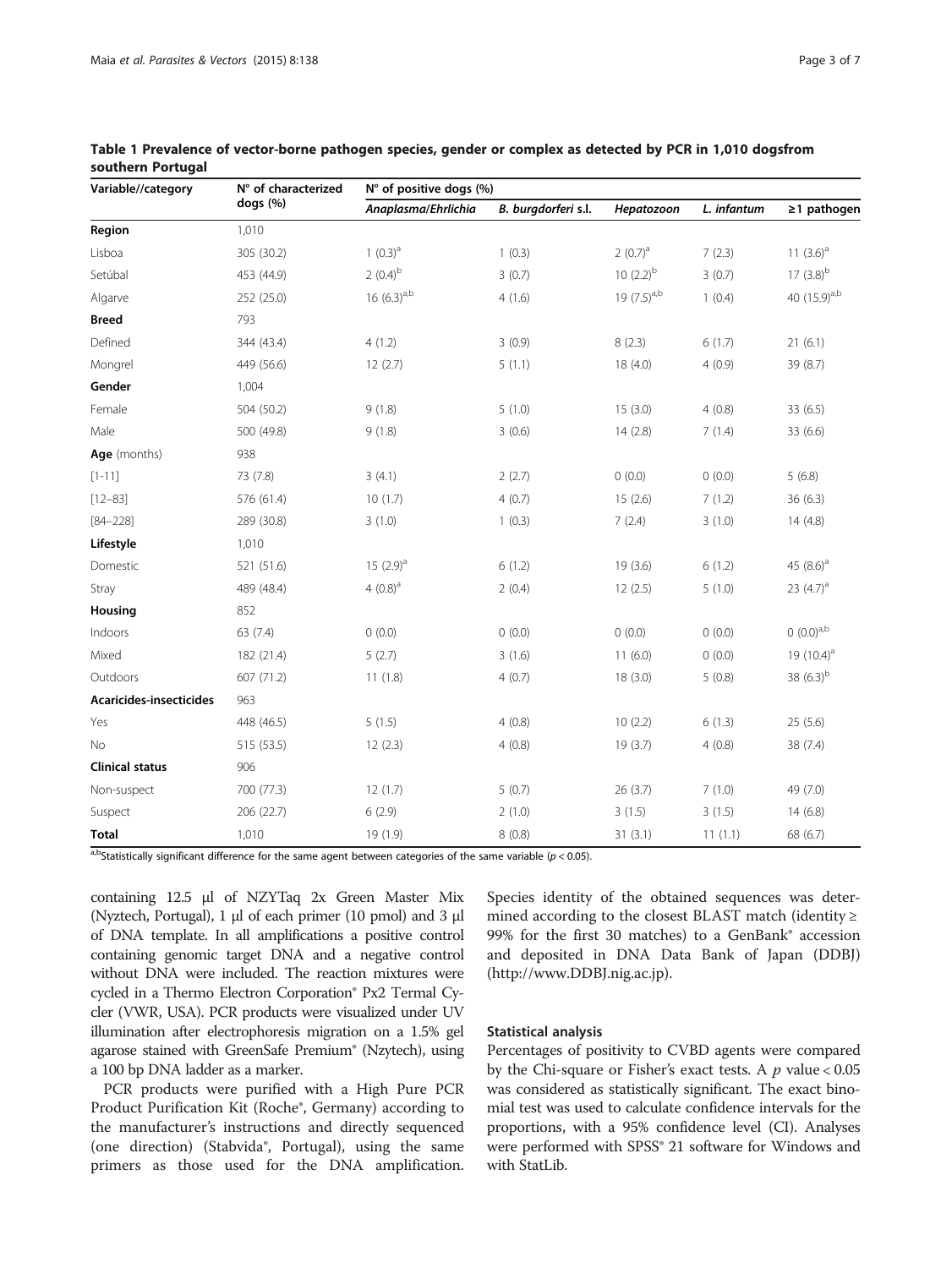<span id="page-3-0"></span>Table 2 Primers sets for PCR amplification of CVBD agents

| Pathogen                      | <b>Primers</b>                              | Product size (bp) | Reference |
|-------------------------------|---------------------------------------------|-------------------|-----------|
| Anaplasma spp./Ehrlichia spp. | EHR16SD: 5'-GGT ACC YAC AGA AGA AGTCC-3'    | 345               | $[27]$    |
|                               | EHR16SR: 5'-TAG CAC TCA TCG TTT ACAGC-3'    |                   |           |
| Bartonella spp.               | 325 s: 5'-CTTCAGATGATGATCCCAAGCCTTCTGGCG-3' | 500-800           | $[28]$    |
|                               | 1100as: 5'-GAACCGACGACCCCCTGCTTGCAAAGCA-3'  |                   |           |
| Borrelia burgdorferi s.l.     | Outer primers:                              | 774               | $[29]$    |
|                               | 132f: 5'-TGGTATGGGAGTTTCTGG-3'              |                   |           |
|                               | 905r: 5'-TCTGTCATTGTAGCATCTTT-3'            |                   |           |
|                               | Inner primers:                              | 604               | $[29]$    |
|                               | 220f: 5'-CAGACAACAGAGGGAAAT-3'              |                   |           |
|                               | 823r: 5'-TCAAGTCTATTTTGGAAAGCACC-3'         |                   |           |
| Babesia spp.                  | PIRO-A: 5'-AAT ACC CAA TCC TGA CACAGG G-3'  | 400               | $[27]$    |
|                               | PIRO-B: 5'-TTA AAT ACG AAT GCC CCCAAC-3'    |                   |           |
| Hepatozoon spp.               | HEP-F: 5'-ATA CAT GAG CAA AAT CTC AAC-3'    | 626-666           | $[30]$    |
|                               | HEP-R: 5'-CTT ATT ATT CCA TGC TGC AG-3'     |                   |           |
| Leishmania infantum           | MC1: 5'-GTTAGCCGATGGTGGTCTTG-3'             | 447               | $[31]$    |
|                               | MC2: 5'-CACCCATTTTTCCGATTTTG-3'             |                   |           |

#### Results

Sixty-eight (6.7%; CI: 5.3-8.5%) dogs were PCR-positive to at least one of the tested species, genera or complex of CVBD agents (Table [1](#page-2-0)). Nineteen (1.9%; CI: 1.1-2.9%) dogs were positive to Anaplasma spp./Ehrlichia spp., eight (0.8%; CI: 0.3-1.5%) to B. burgdorferi s.l., 31 (3.1%; CI: 2.1-4.3) to Hepatozoon spp. and  $11(1.1\%; CI: 0.5-1.9)$  to L. infantum (Table 3). Wolbachia spp. DNA (amplified with the same primers used to detect Anaplasma spp./Ehrlichia spp.) was detected in four dogs, while DNA of Bartonella spp. or Babesia spp. was not amplified from any dog in the study.

As shown in Table [1](#page-2-0), the prevalence of Anaplasma spp/ Ehrlichia spp. was statistically higher in domestic dogs. Positivity to these bacteria and to Hepatozoon spp. was higher in dogs living in the Algarve region. Statistically significant differences were also found for PCR positivity to at least one of the studied agents in domestic dogs, in dogs with access to outdoors and in dogs living in the Algarve region.

Sequencing confirmed A. platys in five, E. canis in five, B. burgdorferis.l. in six and H. canis in 18 dogs, including one animal with both A. platys and H. canis (Table 3); and revealed Wolbachia spp. (DDBJ accessions: LC018189 to LC018192) in four dogs.

#### **Discussion**

This is the most comprehensive study carried out in dogs from southern Portugal on the prevalence of infection

| Agents                                            | No. positive dogs (%) | <b>DDBJ</b> accessions  |
|---------------------------------------------------|-----------------------|-------------------------|
| Single infections                                 | 67(6.6)               |                         |
| Anaplasma spp./Ehrlichia spp.                     | 18(1.8)               |                         |
| [Anaplasma platys]                                | [4(0.4)]              | [LC018179 to LC018182]  |
| [Ehrlichia canis]                                 | [5(0.5)]              | [LC018184 to LC018188]  |
| Borrelia burgdorferi s.l.                         | 8(0.8)                | [LC018211 to LC018216]  |
| Hepatozoon spp.                                   | 30(3.0)               |                         |
| [Hepatozoon canis]                                | [17(1.7)]             | [LC018193 to LC018209]  |
| Leishmania infantum                               | 11(1.1)               |                         |
| <b>Co-infections</b>                              | 1(0.1)                |                         |
| Anaplasma spp./Ehrlichia spp. and Hepatozoon spp. | 1(0.1)                |                         |
| [A. platys and H. canis]                          | [1(0.1)]              | [LC018183 and LC018210] |
| <b>Total</b>                                      | 68(6.7)               |                         |

Table 3 Single and mixed PCR-positivity to species, genera and/or complex of CVBD agents in 1,010 dogs from southern Portugal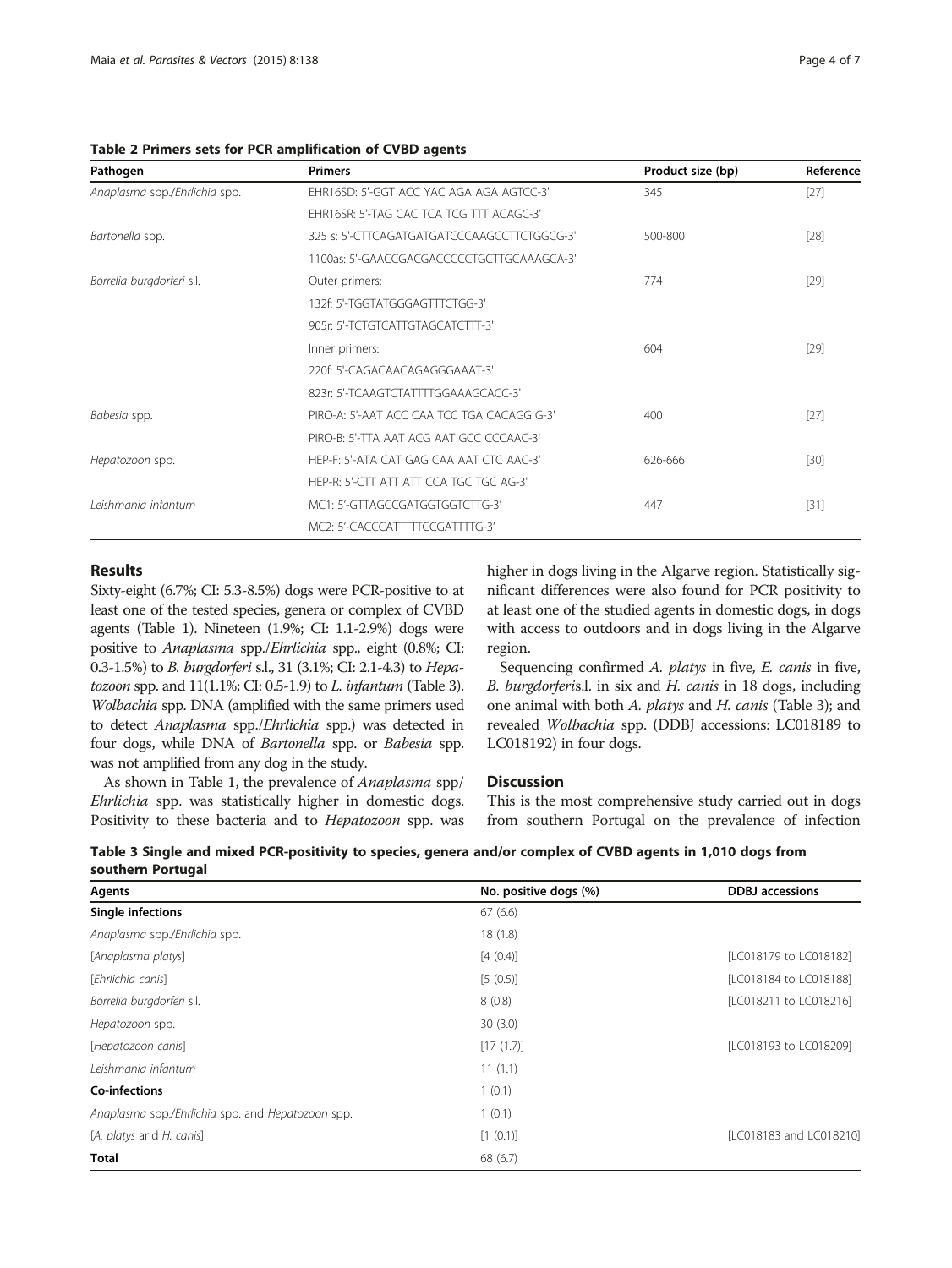with CVBD agents as it included domestic and stray animals with and without clinical signs compatible with a vectorborne disease. DNA from these pathogens taken all together was less frequently detected in dogs (6.7%;  $p < 0.001$ ) than in cats (29.9%; 194/649) from the same region [\[26](#page-6-0)]. Furthermore, only one (0.1%) dog was found co-infected (with two pathogens), whereas 29 (4.5%) cats were positive to two agents and four (0.6%) cats to three agents [\[26](#page-6-0)].

In this study A. platys has been molecularly confirmed to infect dogs from the south of the country, corroborating previous detection of this bacterium in dogs [\[11,](#page-5-0)[23\]](#page-6-0) and in R. sanguineus [[32](#page-6-0)] from the same region. The prevalence of positivity to Anaplasma/Ehrlichia in this work (1.9%) was lower than the 4.0% obtained in Spain [[33\]](#page-6-0) and the 3.7-6.0% in Italy [\[34\]](#page-6-0), which might be related with the targeted population. In fact, in the works of Tabar et al. [[33](#page-6-0)] and Trotta et al. [[34](#page-6-0)], all the positive dogs were sick animals with clinical signs compatible with vector-borne diseases and admitted for medical treatment, while in the present work most of the enrolled animals were apparently healthy. Interestingly, in our study most of the animals harbouring Anaplasma/Ehrlichia DNA were from Faro, overlapping the Algarve region, the southern most district of continental Portugal, which seem to follow the trend revealed by Cardoso et al. [\[3](#page-5-0)] that the prevalence of antibodies against Anaplasma spp. and E. canis in dogs from southern Portugal was significantly higher than in dogs from the northern and central regions of the country.

In the present work, B. burgdorferi s.l. DNA was amplified from 0.8% of the screened animals, providing the first molecular evidence of naturally occurring B. burgdorferi s. l. infection in dogs from Portugal. The exposure of dogs to these spirochetes was previously demonstrated by specific serology in the Algarve [\[35\]](#page-6-0) and in the Alentejo and Lisbon regions [\[3](#page-5-0)]. Furthermore, B. burgdorferi s.l. genospecies, Borrelia lusitaniae was isolated from humans [[36](#page-6-0)-[38](#page-6-0)] and DNA of *B. burgdorferi* s.l. was detected in ticks [[32,39\]](#page-6-0) and cats from the south of the country [[26](#page-6-0)]. Nevertheless, information on the clinical signs associated with *Borrelia* infections in dogs and their role as sentinels is still limited [[6\]](#page-5-0).

H. canis was the most prevalent pathogen detected in all the assessed dogs, with a significantly higher prevalence in animals living in the Algarve. In fact, *H. canis* has recently been identified in dogs [[23](#page-6-0)], in R. sanguineus collected from dogs living in this region [[32](#page-6-0)], and also in foxes from the south [[40](#page-6-0)], showing that the protozoan is widespread in this area of the country. Although in this study only three out of the 31 infected dogs presented clinical signs, subclinical infections should not be neglected as they may progress to a severe disease and warrant treatment [[41](#page-6-0)]. Concurrent infections of H. canis with other canine pathogens are common [\[21\]](#page-6-0); however, in the present work only one animal apparently healthy was co-infected with A.

platys and the protozoan. Although this individual dog had no clinical signs of a CVBD, co-infections may potentiate disease pathogenesis, altering clinical manifestations associated with single infections [\[42\]](#page-6-0).

The overall prevalence of L. infantum infection in the present study (1.1%) was much lower ( $p < 0.001$ ) than the 34.9% obtained in 152 dogs from Lisbon [[43\]](#page-6-0). The lower detection of Leishmania DNA might be due to the: (i) dynamics of infection over time, which may depend on the abundance and distribution of the proven vector species in conjunction with the number of infected vertebrate hosts [\[44\]](#page-6-0), and (ii) insufficient data regarding the duration of parasitaemia in infected dogs. In fact, and taking into account a seroprevalence of 18.2% recently obtained in 170 dogs from the Algarve region [[45\]](#page-6-0), PCR with blood should be used to complement serological results and not only by itself to detect Leishmania infection, as it can lead to false negative results, especially in subclinically infected dogs [[46\]](#page-6-0).

PCR-positivity to one or more genera/complex of CVBD agents was found to be associated with domestic dogs, with animals living in the Algarve and with an outdoor or mixed (i.e. with outdoor access) housing. In fact, most of the domestic dogs harbouring DNA of the studied pathogens lived in rural areas from the Algarve region and used to spend most of their time exclusively outdoors, thus increasing their exposure to arthropod vectors and the agents they might transmit.

The role of domestic dogs as reservoirs of Bartonella spp. is less clear than for cats, and the former are probably accidental hosts. Nevertheless, they are excellent sentinels for human infections because a similar disease spectrum develops in dogs [[47](#page-6-0)]. Serologic and molecular evidence of Bartonella henselae and Bartonella clarridgeiae exist for cats from the south of Portugal [[26,48](#page-6-0)]. Thus, the nondetection of Bartonella DNA in the present study might be related with differences in immune responses, host preference of particular vectors or innate resistance in dogs to these bacteria. On the other hand, the definitive diagnosis of Bartonella infection is challenging due to the fastidious nature and intracellular tropism of these bacteria for erythrocytes and endothelial cells [\[49\]](#page-6-0). According to Perez et al. [\[50\]](#page-6-0), enrichment culture and subculture, followed by PCR amplification, enhances molecular diagnostic sensitivity in dogs. Thus, it is possible that the PCR done directly from blood samples might have missed some positive cases; nevertheless, the prevalence of infection at the population level, if any, must be very low.

Albeit the detection of B. canis, B. vogeli and the B. microti-like piroplasm has already been reported in dogs from the north of Portugal [\[13,19,](#page-5-0)[20,22\]](#page-6-0) and B. vogeli in dogs from the south of the country [\[23\]](#page-6-0), in the present study none of the screened animals harboured piroplasmid DNA. The non-detection of *B. canis* could somehow be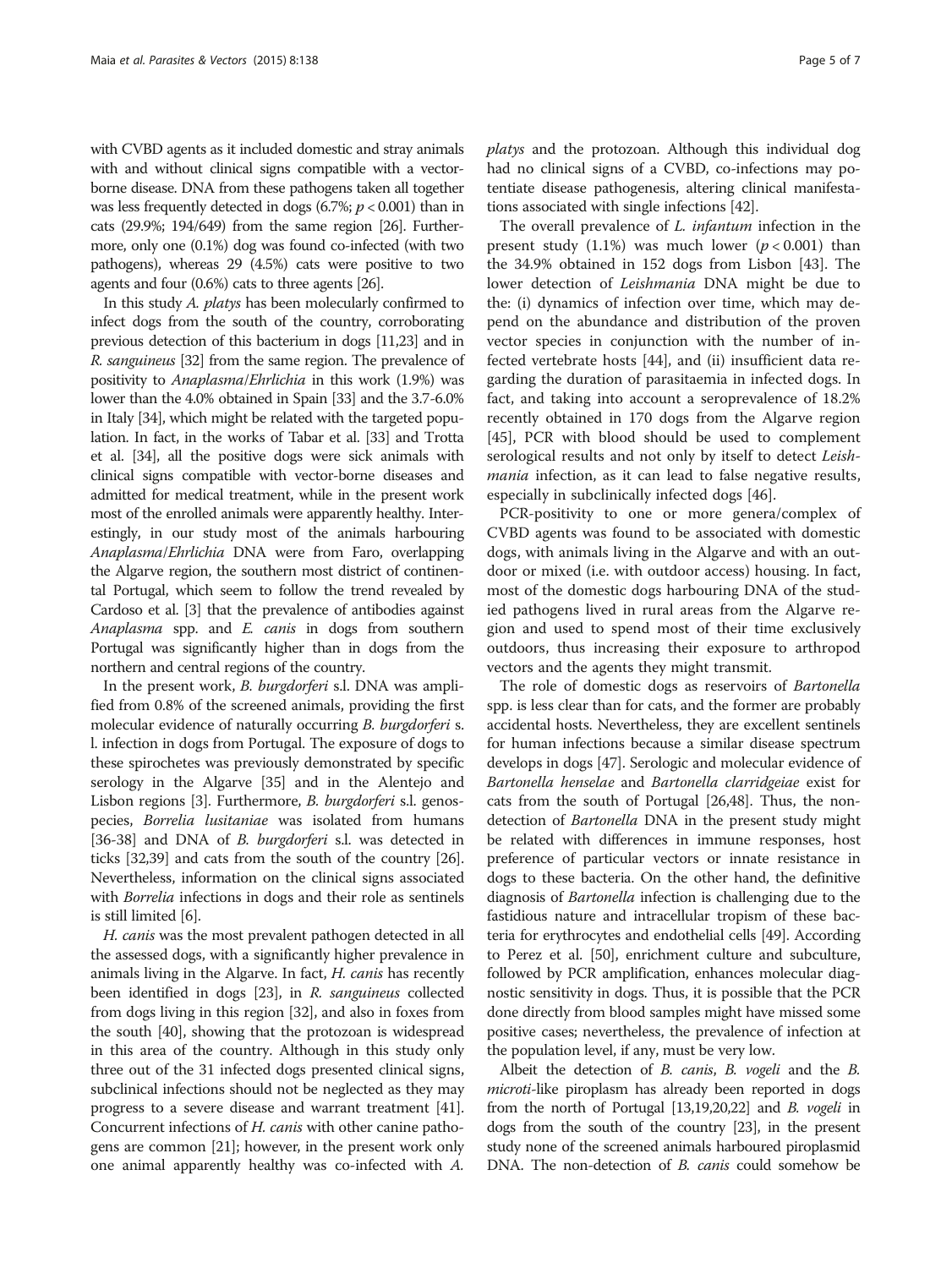<span id="page-5-0"></span>expected as its vector, D. reticulatus, is more abundant in the north of the country. However, the absence of B. vogeli and B. microti-like DNA is more difficult to explain, since both have already been detected in southern Portugal, the former in cats [\[26\]](#page-6-0), dogs [\[23\]](#page-6-0) and ticks [\[32](#page-6-0)], and the latter in foxes [[51](#page-6-0)]. According to a recent questionnaire-based survey on the distribution of canine babesiosis in western Europe, the annual incidence of this parasitosis in southern Spain, which is geographically close to the area surveyed in this study, was estimated to be 0.0-0.7% [\[52](#page-6-0)]. Furthermore, a 58% prevalence of antibodies anti-Babesia spp. was reported among 331 dogs from kennels/shelters in southern Portugal [\[53](#page-6-0)]. The absence of Babesia spp. infection in the present study might be related with differences in the genetic background/immune system or between vector-dog interactions. Further studies are needed to better understand the epidemiological importance of these findings.

#### Conclusion

The identification of CVBD agents in southern Portugal, some of them with zoonotic concern, reinforces the importance to alert the veterinary community, owners and public health authorities to prevent the risk of transmission of vector-borne pathogens among dogs and to other vertebrate hosts including humans. Interestingly, the prevalence of the selected pathogens was much lower than that previously found in cats from the same region [\[26](#page-6-0)], probably because veterinarians and owners are much aware of them in the canine population and prophylatic measures such as insecticides and acaricides are used.

#### Competing interests

The authors declare that they have no competing interests.

#### Authors' contributions

CM planned, designed and supervised the study, and wrote the manuscript; BA, CR, and MCF collected samples and clinical data, and performed DNA extraction and molecular analyses; AM, FM, JMC, MC, NN and PS collected samples and clinical data; MN performed B. burgdorferi s.l. nested-PCR; LuC performed data analysis and revised the manuscript; MLV and LeC reviewed the manuscript. All authors read and approved the final manuscript.

#### Acknowledgements

This work was supported by Centro de Malária e outras Doenças Tropicais, IHMT-UNL, Portugal, and EU grant FP7-261504 EDENext, and is catalogued by the EDENext Steering Committee as EDENext302 [\(http://www.edenext.eu\)](http://www.edenext.eu). The contents of this publication are the sole responsibility of the authors and do not necessarily reflect the views of the European Commission. The authors thank the cooperation of veterinarians, auxiliary staff, dog owners and shelters that contributed with collection of samples, and also acknowledge Prof. G. Baneth for providing DNA of Anaplasma spp./Ehrlichia spp., Babesia spp. and Hepatozoon spp. CM (SFRH/BPD/44082/2008) and MN (SFRH/BD/78325/2011) hold scholarships from Fundação para a Ciência e a Tecnologia, Ministério da Educação e Ciência, Portugal.

Publication of the CVBD10 thematic series has been sponsored by Bayer HealthCare – Animal Health division.

#### Author details

<sup>1</sup>Unidade de Parasitologia Médica, Instituto de Higiene e Medicina Tropical (IHMT), Universidade Nova de Lisboa (UNL), Lisbon, Portugal. <sup>2</sup>Global Health and Tropical Medicine, IHMT-UNL, Lisbon, Portugal. <sup>3</sup>Faculdade de Medicina Veterinária, Universidade Lusófona de Humanidades e Tecnologias, Lisbon,

Portugal. <sup>4</sup>Clínica Veterinária Porto Seguro, Olhão, Portugal. <sup>5</sup>Hospital Veterinário da Arrábida, Azeitão, Portugal. <sup>6</sup>Nyctea Lda., Lisbon, Portugal.<br><sup>7</sup>Vetévora, Évora, Portugal. <sup>8</sup>Clube Animal, Beja, Portugal. <sup>9</sup>Unidade de Vetévora, Évora, Portugal. <sup>8</sup>Clube Animal, Beja, Portugal. <sup>9</sup>Unidade de Microbiologia Médica, IHMT-UNL, Lisbon, Portugal. <sup>10</sup>Department of Veterinary Sciences, School of Agrarian and Veterinary Sciences, University of Trás-os-Montes e Alto Douro, Vila Real, Portugal. 11Departamento de Ciências Biomédicas e Medicina, Universidade do Algarve, Faro, Portugal.

#### Received: 15 January 2015 Accepted: 23 February 2015 Published online: 23 March 2015

#### References

- Otranto D, Dantas-Torres F, Breitschwerdt EB. Managing canine vector borne diseases of zoonotic concern: part one. Trends Parasitol. 2009;25:157–63.
- 2. Baneth G, Bourdeau P, Bourdoiseau G, Bowman D, Breitschwerdt E, Capelli G, et al. Vector-borne diseases – constant challenge for practicing veterinarians: recommendations from the CVBD World Forum. Parasit Vectors. 2012;5:55.
- 3. Cardoso L, Mendão C, Madeira de Carvalho L. Prevalence of Dirofilaria immitis, Ehrlichia canis, Borrelia burgdorferi sensu lato, Anaplasma spp. and Leishmania infantum in apparently healthy and CVBD-suspect dogs in Portugal – a national serological stud. Parasit Vectors. 2012;5:62.
- 4. Miró G, Montoya A, Roura X, Gálvez R, Sainz A. Seropositivity rates for agents of canine vector-borne diseases in Spain: a multicentre study. Parasit Vectors. 2013;6:117.
- 5. Day MJ. One health: the importance of companion animal vector-borne diseases. Parasit Vectors. 2011;4:49.
- 6. Mencke N. Future challenges for parasitology: vector control and 'One health' in Europe: the veterinary medicinal view on CVBDs such as tick borreliosis, rickettsiosis and canine leishmaniosis. Vet Parasitol. 2013;195:256–71.
- 7. Doudier B, Olano J, Parola P, Brouqui P. Factors contributing to emergence of Ehrlichia and Anaplasma spp. as human pathogens. Vet Parasitol. 2010;167:149–54.
- 8. Stuen S, Granquist EG, Silaghi C. Anaplasma phagocytophilum a widespread multi-host pathogen with highly adaptive strategies. Front Cell Infect Microbiol. 2013;3:31.
- 9. Arraga-Alvarado CM, Qurollo BA, Parra OC, Berrueta MA, Hegarty BC, Breitschwerdt EB. Molecular evidence of Anaplasma platys infection in two women from Venezuela. Am J Trop Med Hyg. 2014;91:1161–5.
- 10. Jahfari S, Coipan EC, Fonville M, van Leeuwen AD, Hengeveld P, Heylen D, et al. Circulation of four Anaplasma phagocytophilum ecotypes in Europe. Parasit Vectors. 2014;7:365.
- 11. Santos AS, Alexandre N, Sousa R, Núncio MS, Bacellar F, Dumler JS. Serological and molecular survey of Anaplasma species infection in dogs with suspected tickborne disease in Portugal. Vet Rec. 2009;164:168–71.
- 12. Cardoso L, Tuna J, Vieira L, Yisaschar-Mekuzas Y, Baneth G. Molecular detection of Anaplasma platys and Ehrlichia canis in dogs from the North of Portugal. Vet J. 2010;183:232–3.
- 13. Yisaschar-Mekuzas Y, Jaffe CL, Pastor J, Cardoso L, Baneth G. Identification of Babesia species infecting dogs using reverse line blot hybridization for six canine piroplasms, and evaluation of co-infection by other vector-borne pathogens. Vet Parasitol. 2013;191:367–73.
- 14. Alexandre N, Santos AS, Núncio MS, Sousa RD, Boinas F, Bacellar F. Detection of Ehrlichia canis by polymerase chain reaction in dogs from Portugal. Vet J. 2009;181:343–4.
- 15. Diniz PP, Billeter SA, Otranto D, De Caprariis D, Petanides T, Mylonakis ME, et al. Molecular documentation of Bartonella infection in dogs in Greece and Italy. J Clin Microbiol. 2009;47:1565–7.
- 16. Rizzoli A, Hauffe H, Carpi G, Vourc HG, Neteler M, Rosa R. Lyme borreliosis in Europe. Euro Surveill. 2011;16:19906.
- 17. Hovius KE, Stark LA, Bleumink-Pluym NM, van de Pol I, Verbeek-de Kruif N, Rijpkema SG, et al. Presence and distribution of Borrelia burgdorferi sensu lato species in internal organs and skin of naturally infected symptomatic and asymptomatic dogs, as detected by polymerase chain reaction. Vet Q. 1999;21:54–8.
- 18. Solano-Gallego L, Baneth G. Babesiosis in dogs and cats expanding parasitological and clinical spectra. Vet Parasitol. 2011;181:48–60.
- 19. Cardoso L, Costa A, Tuna J, Vieira L, Eyal O, Yisaschar-Mekuzas Y, et al. Babesia canis canis and Babesia canis vogeli infections in dogs from northern Portugal. Vet Parasitol. 2008;156:199–204.